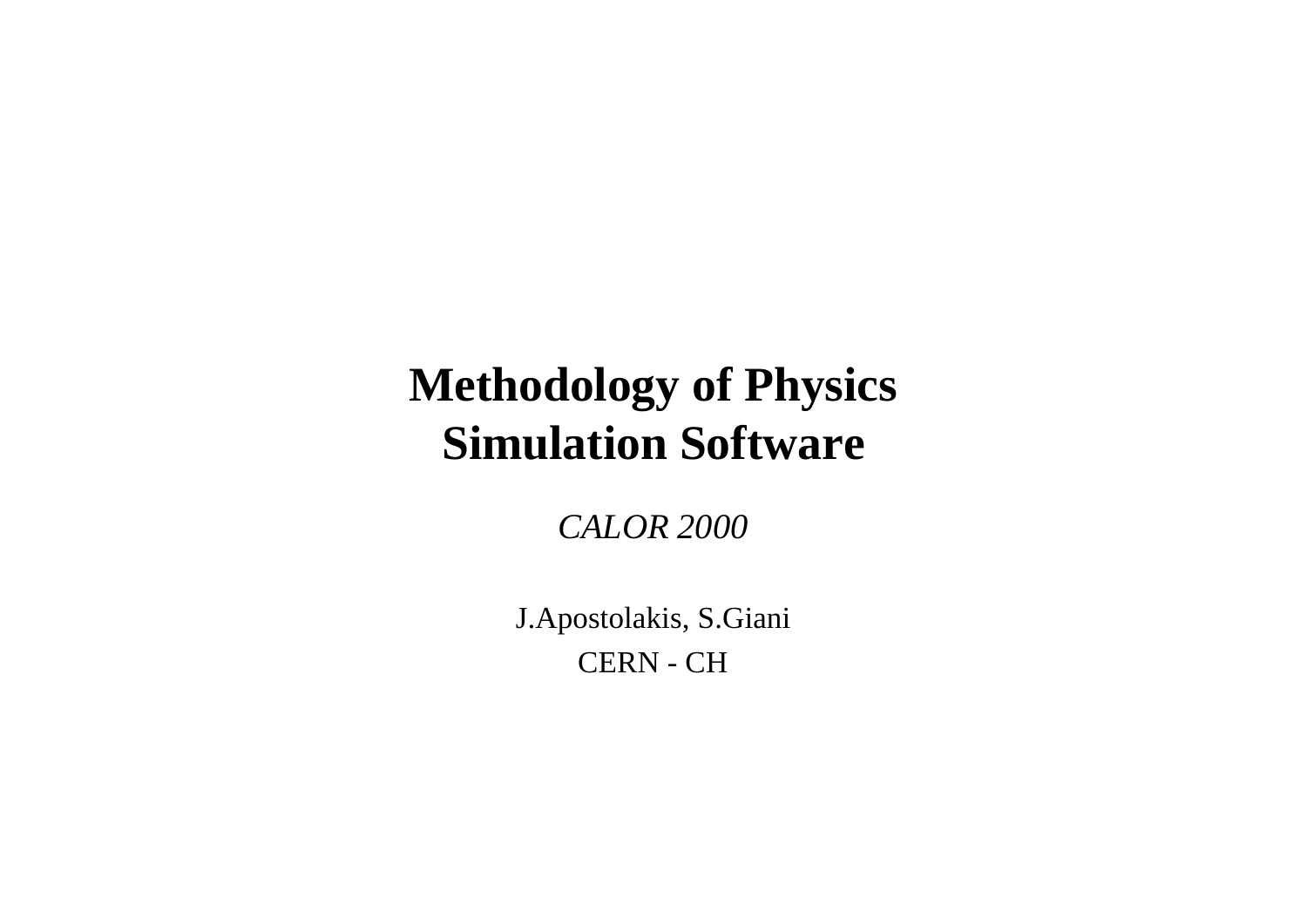# *A mission critical application*



- ESA, December 1999: 1st production launch Ariane 5.
- Payload: XMM X-ray telescope.
- Objectives of software simulation:
	- discover sources of radiation-induced degradation experienced by CCDs of another x-ray telescope;
	- compute radiation levels for XMM's CCDs and determine protection procedures before launch.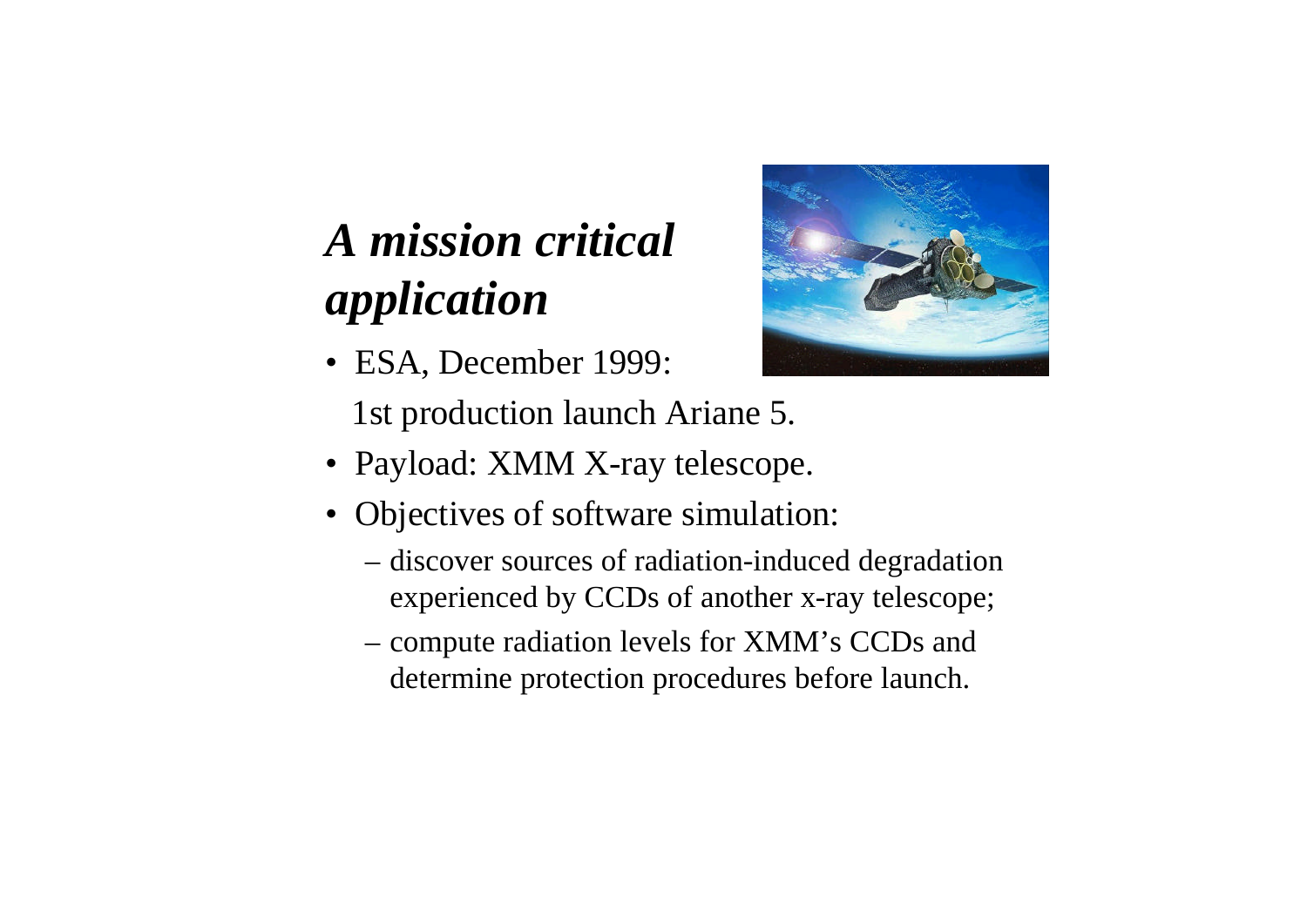## *Physics models transparency*

- Open source analysis of GEANT4 multiple scattering model in the limit of corrected Rutherford scattering (TRIM).
- Tests on GEANT4 integrators in  $\underline{B}$  field to certify ~100micron accuracy on ~10m trajectories.
- Open source analysis of GEANT4 energy loss parameters to guarantee tracking accuracy on ~10s nm paths in the mirrors coating.
- Particles' back-tracking by GEANT4 stepping history recording.

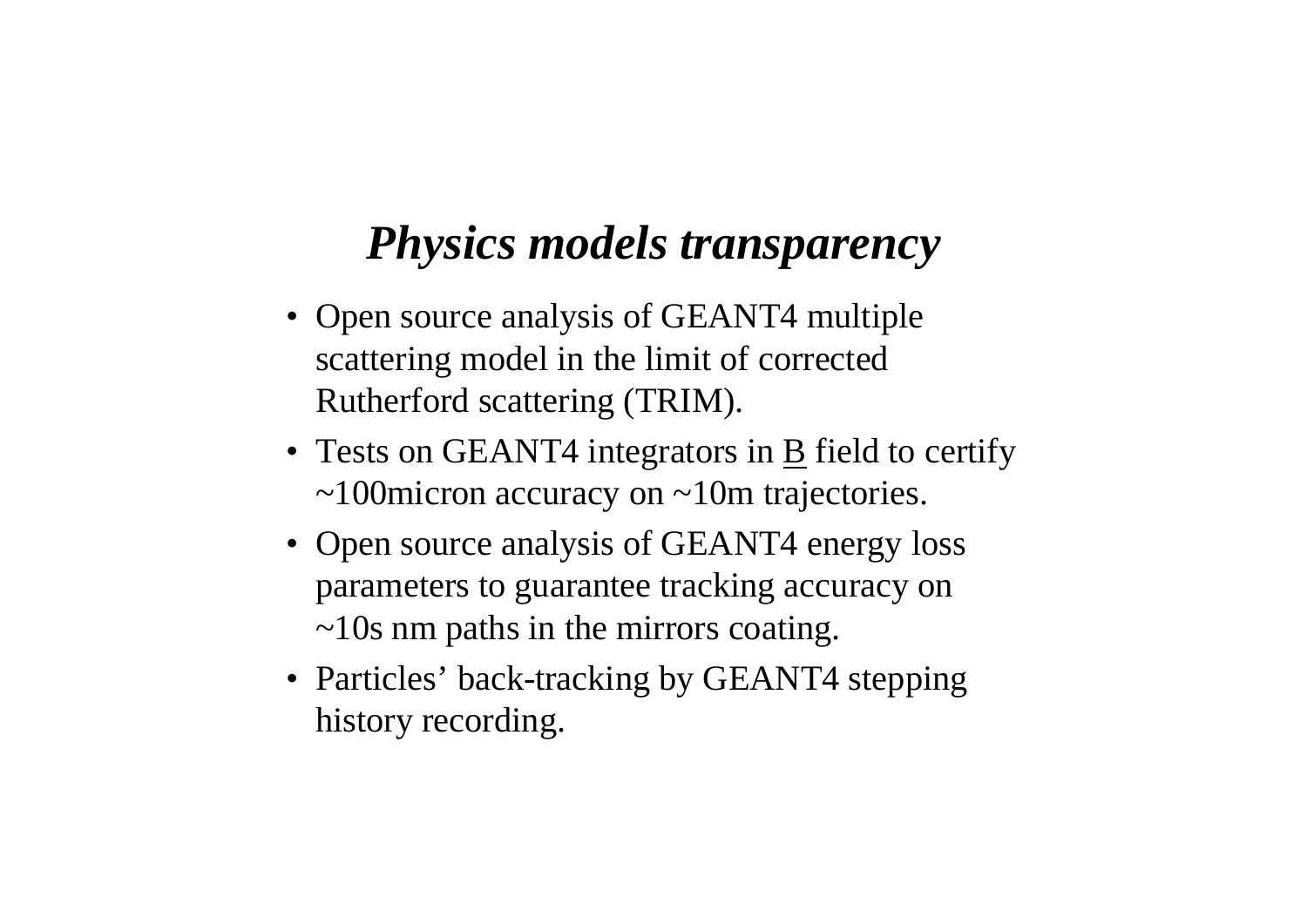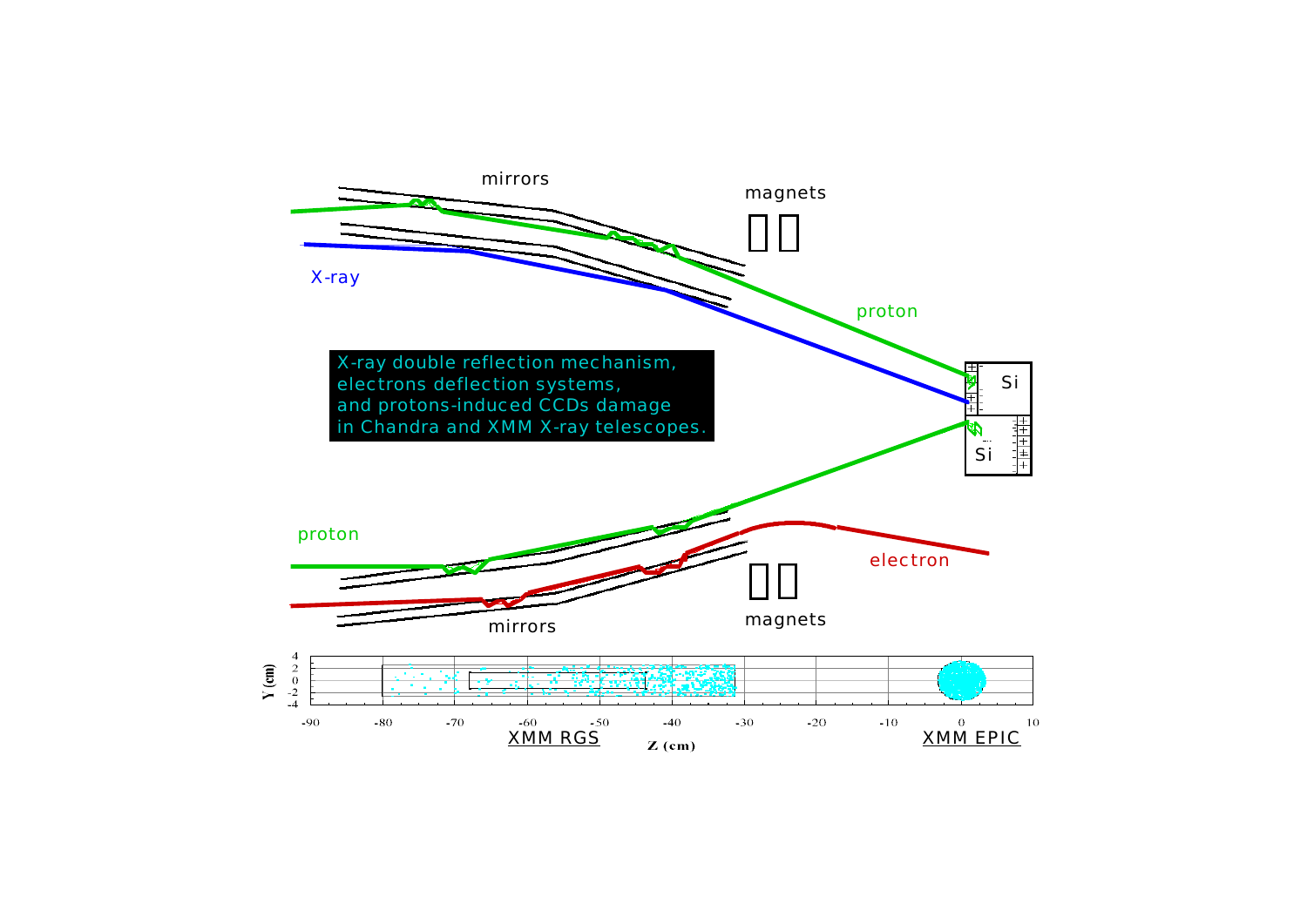## *Simulation predictive power*

- Flux (at 1.3 MeV) on XMM RGS spectrometer:  $= 0.7$  million protons / cm2 / month.
- Flux (at 200 keV) on XMM EPIC camera:  $= 60$  million protons / cm2 / month.
- **=>** EPIC camera needs to be protected.
- Before XMM launch, decision to close Al doors on EPIC when orbit will cross radiation belts.
- XMM correctly operating in orbit with no damage since almost 1 year.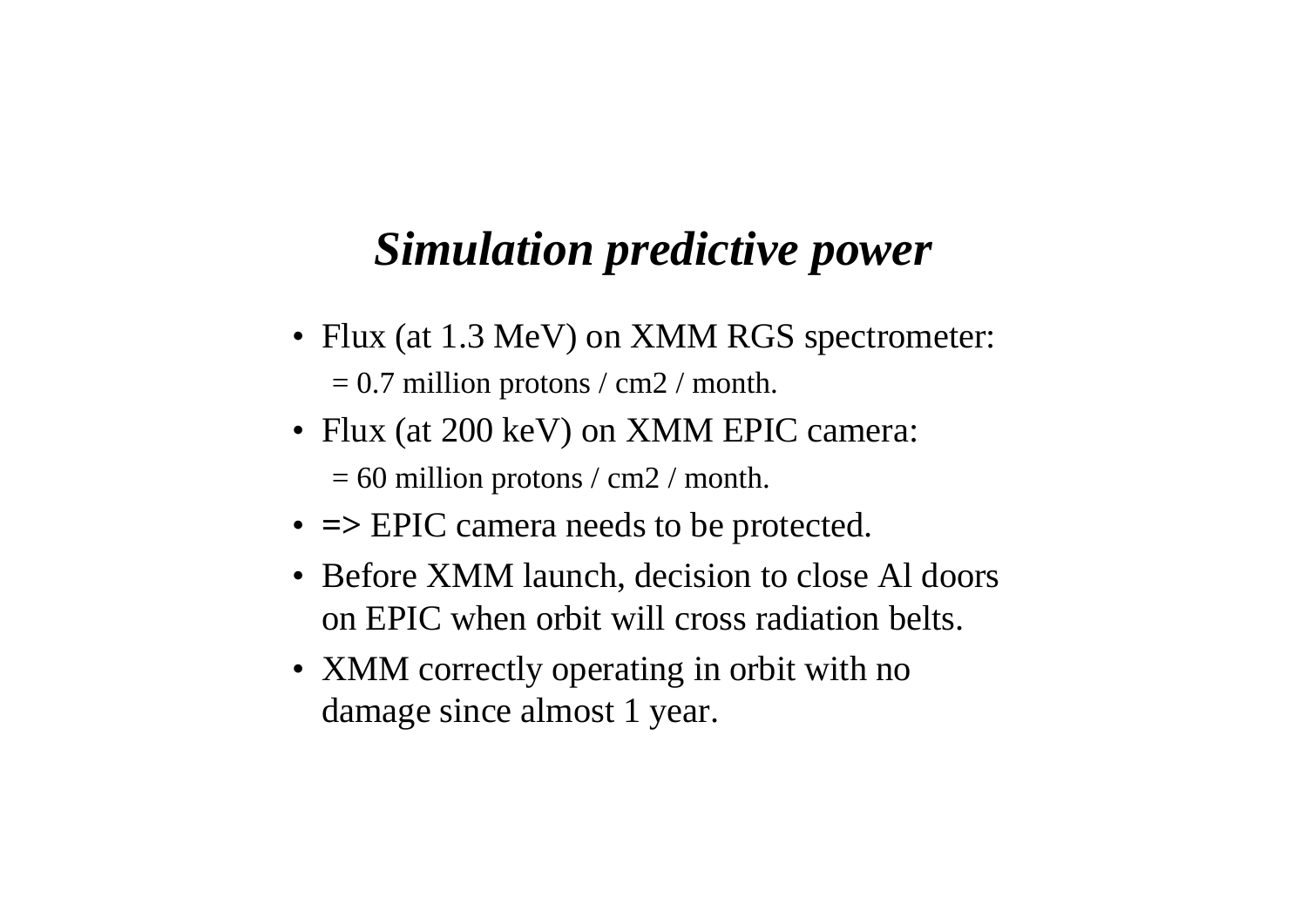## *Validation concepts*

- In software engineering, validation of software is wrt the user requirements.
- "Validation" of HEP simulation software results is usually wrt physics data.
- But, even assuming results are OK, how many software parameters were used to allow the program to fit the data ?
- And if need to validate simulation results *before* knowing the physics data (see XMM case) ?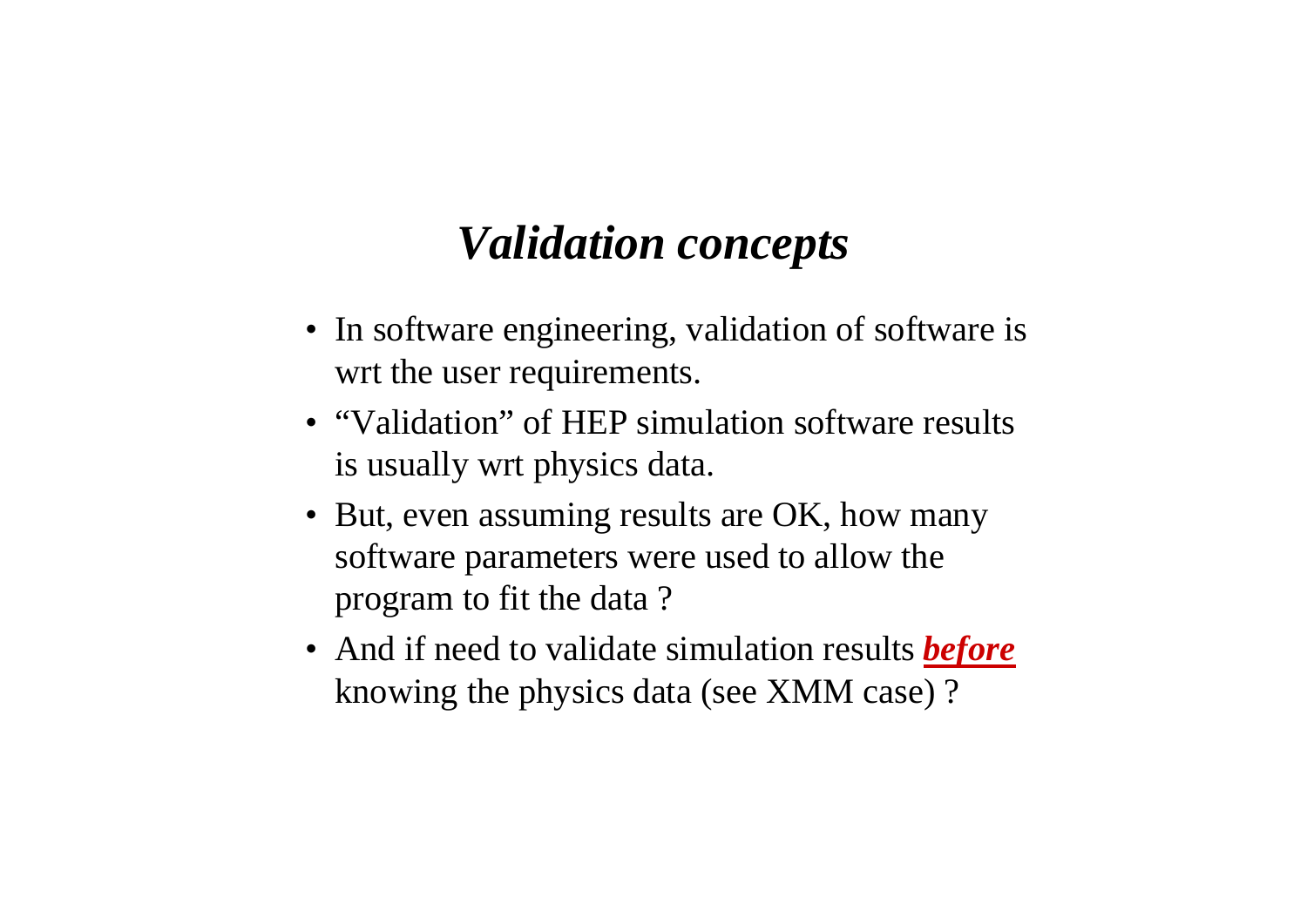## *Software Reliability Model*

- **SRM** is defined to quantify the reliability and validability of delivered simulation software to the fulfillment of certain conditions.
- Increasing levels of reliability and validability correspond to the fulfillment of more stringent conditions.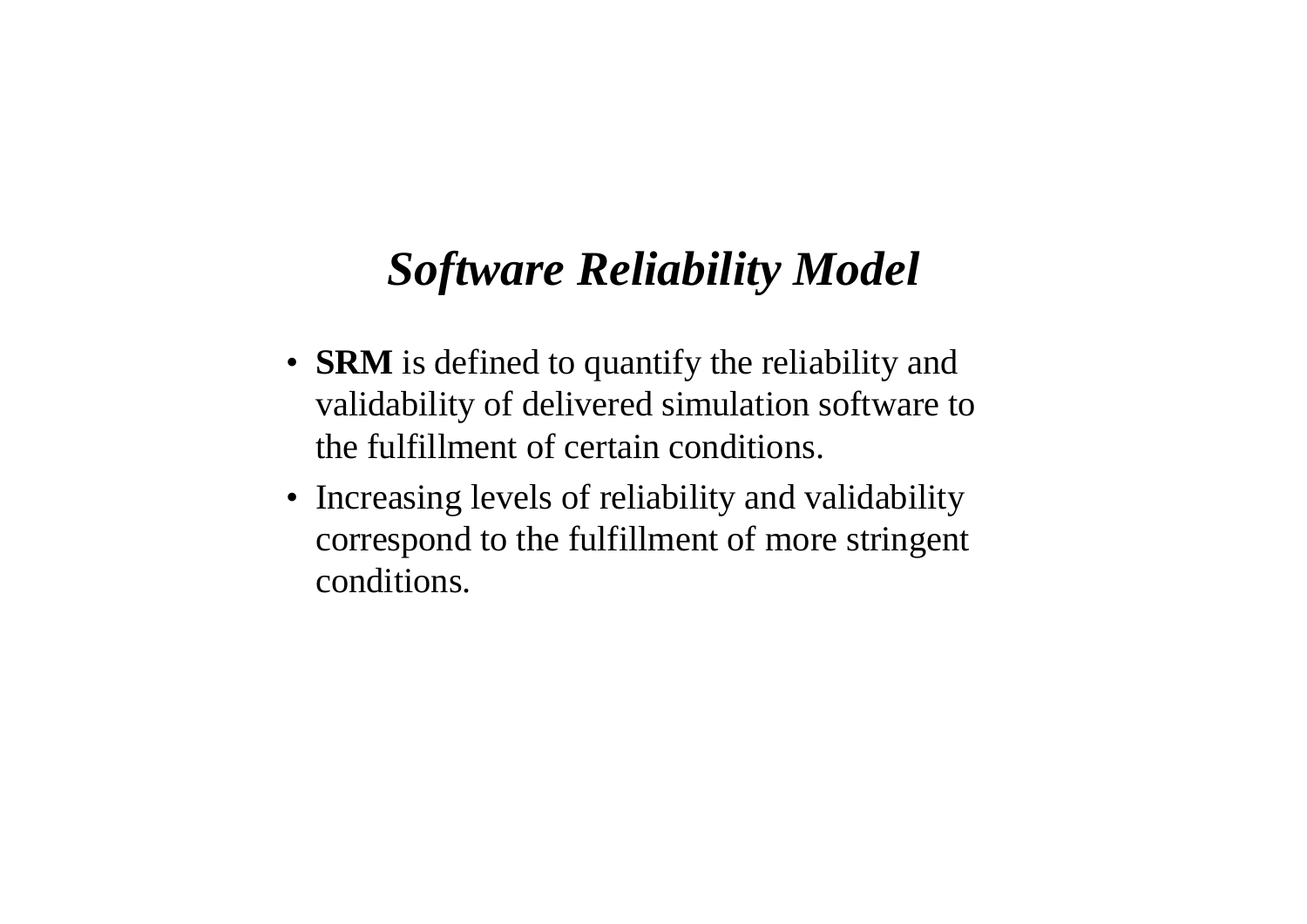## *SRM levels*

- *Level 0*: Different object code is provided and used for different use-cases.
- *Level 1*: The same publicly distributed object code is used for different use-cases.
- *Level 2*: Different source code is provided and used for different use-cases.
- *Level 3*: The same publicly distributed source code is used for different use-cases.
- *Level 4*: The same public source code also exposes all the parameters which influence the results.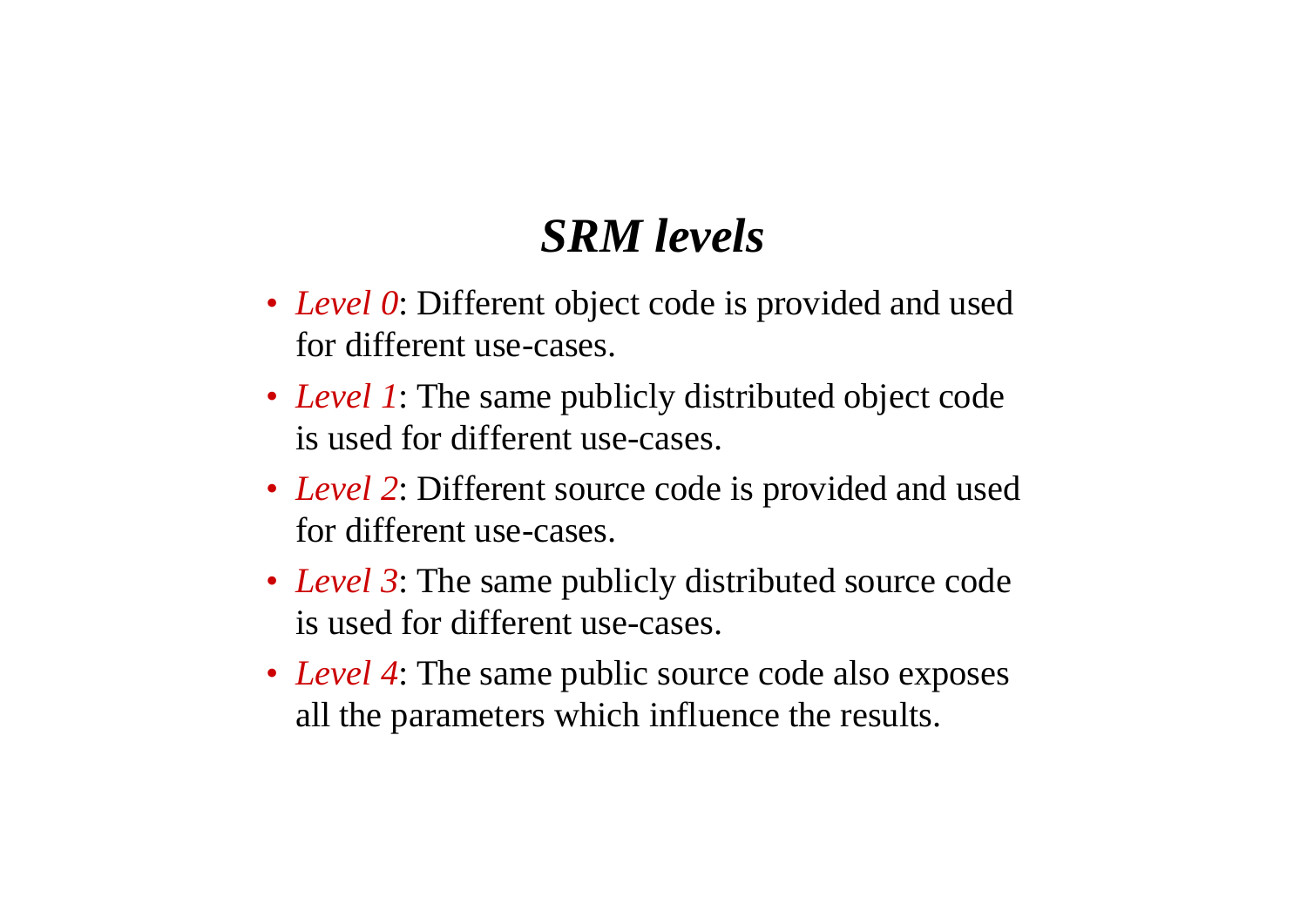## *Results Validability Model*

- **RVM** is defined to quantify the reliability and validability of produced simulation results to the fulfillment of certain conditions.
- Increasing levels of reliability and validability correspond to the fulfillment of more stringent conditions.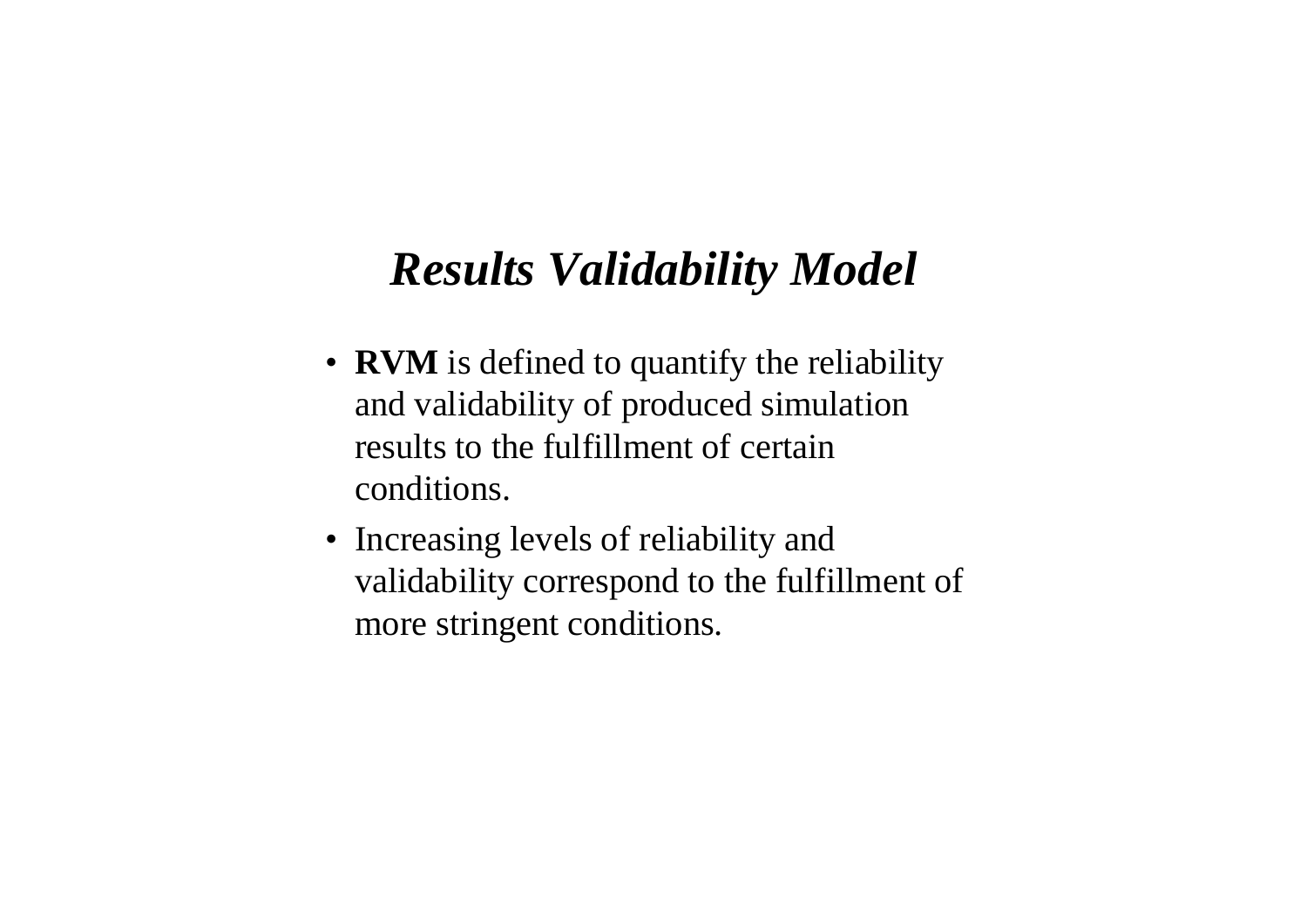## *RVM levels*

- *Level 0*: Simulation results match known exp. results using parameterisations based on those data.
- *Level 1*: Simulation results match known, but independent, experimental results.
- *Level 2*: Simulation results match known exp. results and are (re)produced by random users.
- *Level 3*: Simulation results match known exp. results with a controlled number of parameters.
- *Level 4*: Simulation results correctly anticipate unknown experimental results.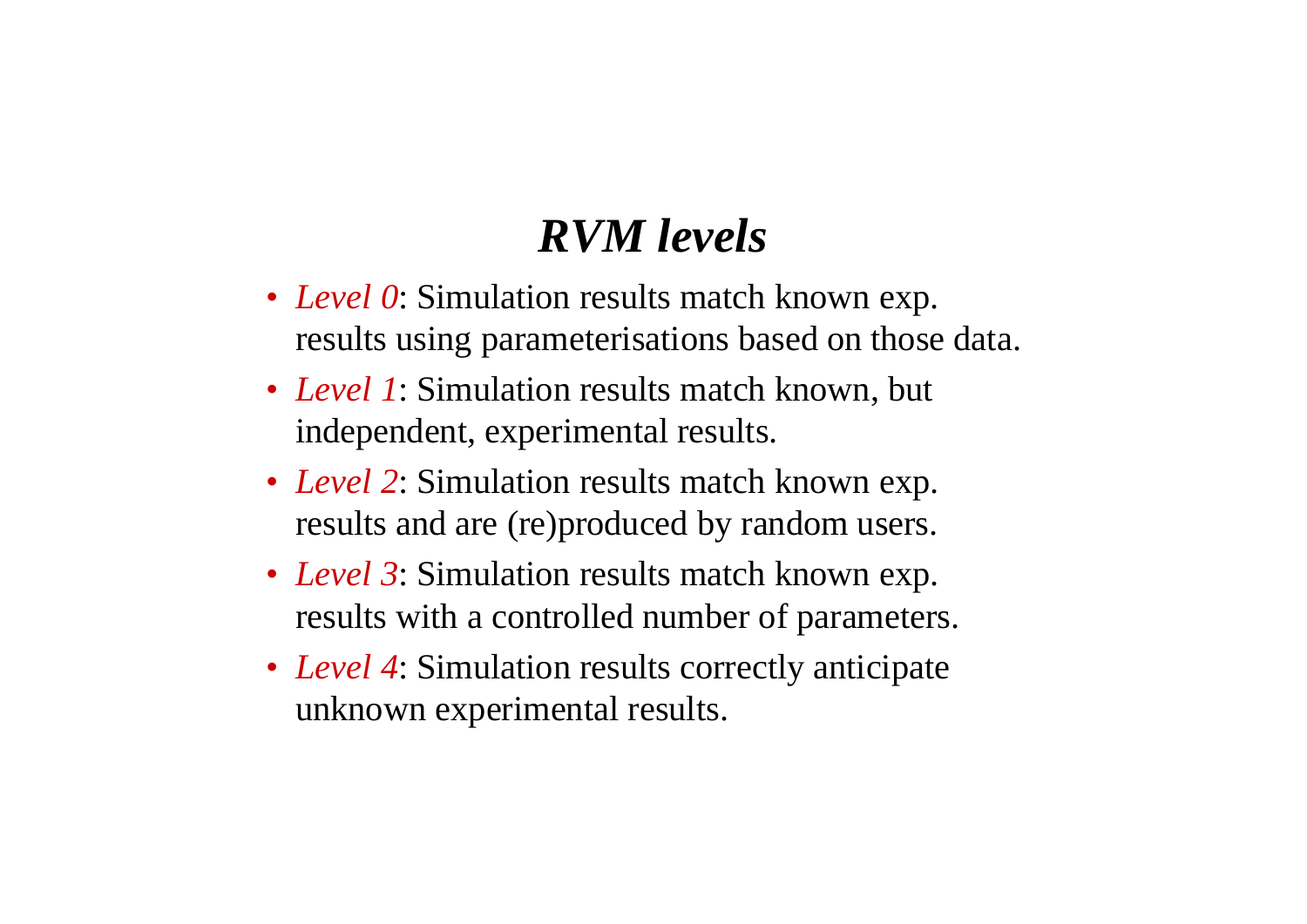## *GEANT4 methods (1)*

- The fundamental GEANT4 requirement is to make the physics modelling transparent to the user, so that he/she can understand **\*HOW\* the results are produced**, hence improving the scientific validation process.
- **No** numbers must be hard-coded in formulae and algorithms, but only variables and constants should be used. Constants are initialized to their numerical value followed by the given physical units.
- An extensive set of units is defined in GEANT4 and **all the numerical quantities are expressed through units explicitely**. Consequently, the full GEANT4 physics is independent from the units chosen by the user.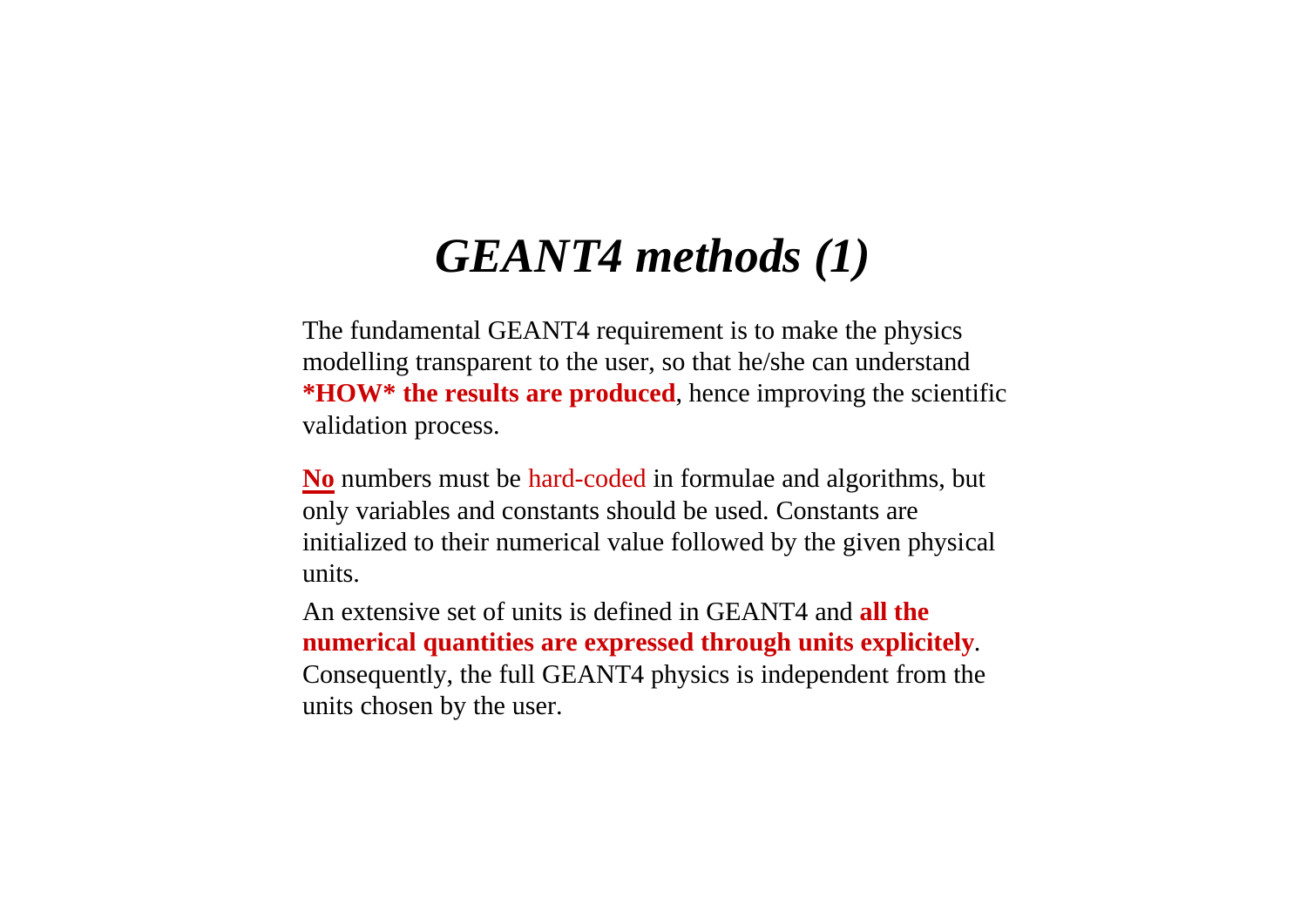### *GEANT4 methods (2)*

- The way **cross sections** are calculated (via analytical formulae, data files, etc.) is clearly exposed via Object-Oriented design and it is separated from the way they are accessed and used in the algorithms.
- Similarly to cross-sections, the way **final states** are computed is separated from the tracking and can be split in models by energy range, particle type and material.
- Open interface to **data** libraries: **ENDF/B, JENDL, FENDL, CENDL, ENSDF, JEF, BROND, EFF, MENDL, IRDF, SAID, EPDL, EEDL, EADL, SANDIA, ICRU, .....**